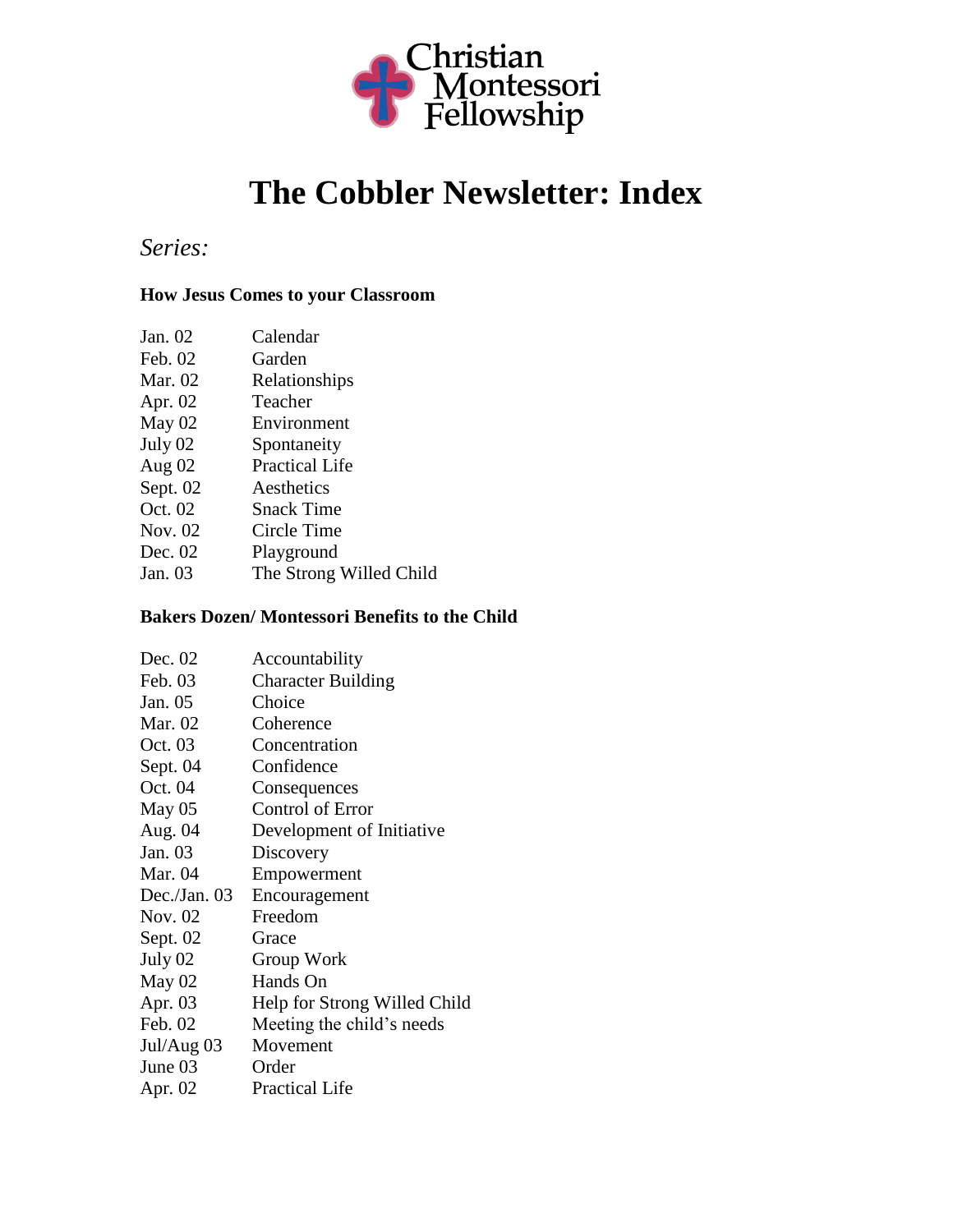| Nov. 03    | Principles                  |
|------------|-----------------------------|
| Apr. 05    | <b>Repetition for Child</b> |
| Feb. 05    | Respect                     |
| Apr/May 04 | <b>Sensitive Periods</b>    |
| Mar. 05    | Silence for Children        |
| Oct. 02    | Spontaneity                 |
| Sept. 03   | <b>Success</b>              |
| May 03     | Time                        |
| Mar. 03    | <b>Work Ethic</b>           |
| Feb. 04    | <b>Working out Mistakes</b> |
|            |                             |

## **10 P's at the Heart of Management/ Ministry**

| Sept. 02    | Purpose                                 |
|-------------|-----------------------------------------|
| Oct. 02     | Passion                                 |
| Nov. 02     | People                                  |
| Dec. 02     | Problems                                |
| Jan. 03     | Pressure                                |
| Feb. 03     | Possibilities                           |
| Apr. 03     | Perseverance                            |
| May 03      | Prayer                                  |
| June 03     | Principles                              |
| Sept. 03    | Problems: Communication                 |
| Oct. 03     | Problems: Disagreement                  |
| Nov. 03     | <b>Problems: Expectations</b>           |
| Dec/ Jan 04 | <b>Problems: Finances</b>               |
| Feb. 04     | Problems: Performance                   |
| Mar. 04     | <b>Problems: Personalities</b>          |
| Apr/May 04  | <b>Problems: Procedures</b>             |
| Aug. 04     | Pressure                                |
| Sept. 04    | Pressure: Ethical                       |
| Oct. 04     | Pressure: Financial                     |
| Nov. 04     | <b>Pressure: Negative Relationships</b> |
| Jan. 05     | Pressure: Relationship with Pastor      |
| Feb. 05     | Pressure: Spiritual                     |
| Mar. 05     | Pain                                    |
| Apr. 05     | Pain: Failure                           |

# **Educational Principles of Montessori**

| Dec/ Jan 04    | Overview of Educational Principles |
|----------------|------------------------------------|
| Feb $0\quad 4$ | Aesthetics                         |
| Mar $0\;4$     | Individualized                     |
| Apr/ May 04    | Hands On                           |
| Aug $0\,4$     | Discovery                          |
| Sept 04        | Order                              |
| Jan $05$       | Environment                        |
| Feb $0\quad 5$ | Development of Self Control        |
| Mar $0\,5$     | Joy of Learning                    |
| Apr $05$       | Observation                        |
|                |                                    |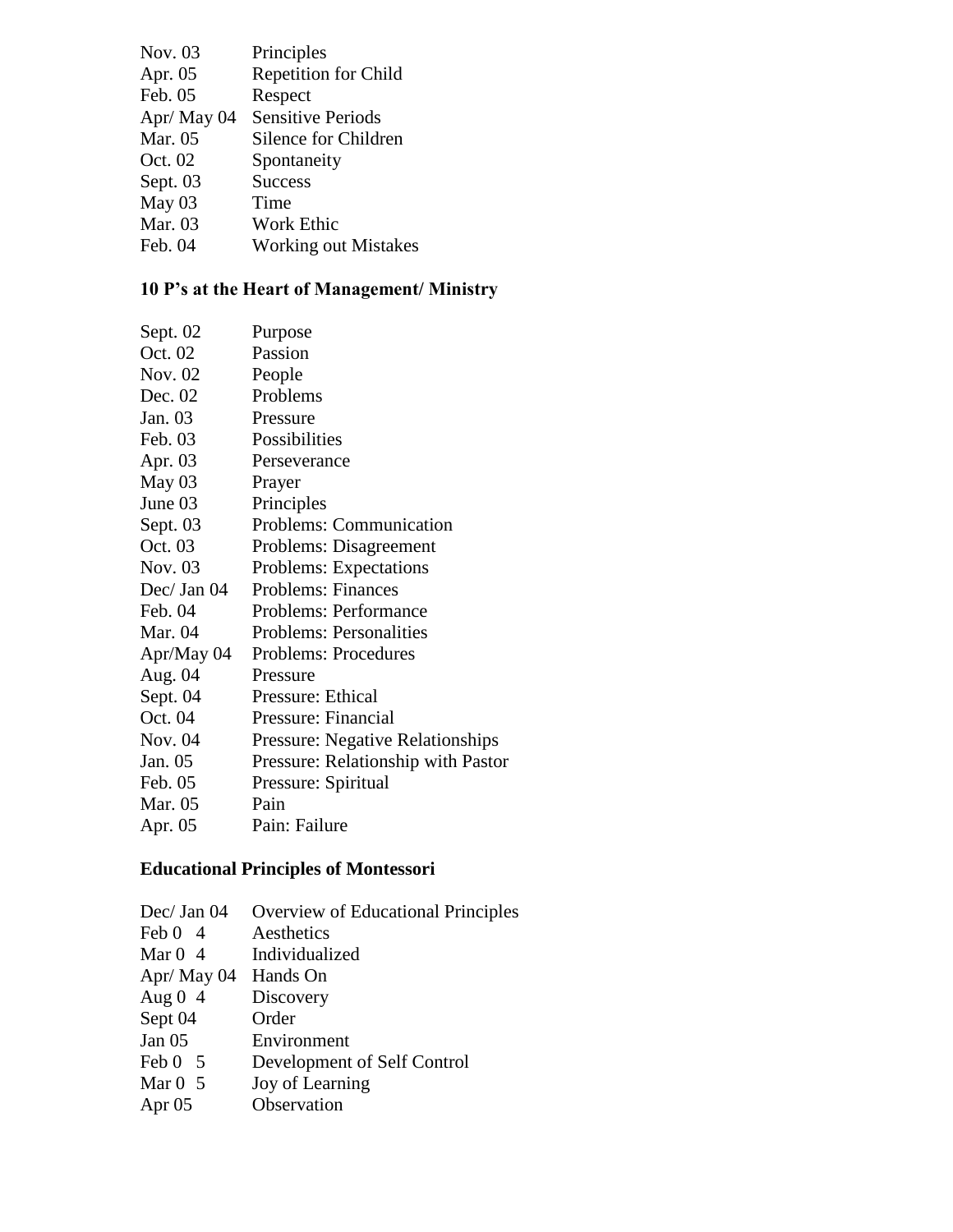| Aug $05$ | <b>Self Correcting</b>       |
|----------|------------------------------|
| Oct 05   | <b>Self Correcting</b>       |
|          | Nov/Dec 05 Respect for Child |

### **Montessori Questions**

| July/Aug $03$ | Montessori is humanistic isn't it?                             |
|---------------|----------------------------------------------------------------|
| Sept 03       | Don't children do what they want?                              |
| Oct. 03       | Discipline in Montessori                                       |
| Nov. 03       | Isn't Montessori too structured?                               |
| Dec/ Jan $04$ | Isn't Montessori too unstructured?                             |
| Feb. 04       | How can you say Christian Montessori Teaches?                  |
| Mar. 04       | How does Christianity fit in the environment?                  |
| Apr/ May 04   | Isn't Montessori a religion?                                   |
| June 04       | What are the differences between religion and Montessori?      |
| Apr. $05$     | If they don't start by the time they are three it is too late. |
|               | Nov/Dec 05 Is the normalized child perfect?                    |
| Apr. 08       | How can faith and Montessori mix?                              |
|               |                                                                |

### *Secret of Childhood* **Outline**

| July 04     | Chapters $1-3$     |
|-------------|--------------------|
| Aug. 04     | Chapters $4-6$     |
| Sept. 04    | Chapters $7-8$     |
| Oct. 04     | Chapters $9 - 12$  |
| Nov. 04     | Chapters $13 - 15$ |
| Jan. 05     | Chapters $16 - 18$ |
| Feb. 05     | Chapter 19         |
| Apr. 05     | Chapter 20         |
| July/Aug 05 | Chapter $21 - 22$  |
| Sept. 05    | Chapter 23         |
| Oct. 05     | Chapter $24 - 26$  |
| Nov/Dec 05  | Chapter 27         |
| Jan. 06     | Chapter $28 - 30$  |
|             |                    |

### **Icon of Faith**

| Sept <sub>05</sub>       | <b>Icon of Faith</b>   |
|--------------------------|------------------------|
| Oct 05                   | Humility               |
| Nov/Dec $05$             | Gifts you already have |
| Jan. 06                  | Small becomes large    |
| Feb. 06                  | Single mindedness      |
| Mar/ Apr 06 Forgiveness  |                        |
| May 06                   | Icon of Faith          |
| July 06                  | Icon of Faith          |
| <b>Subject Headings:</b> |                        |
|                          |                        |

# **Christian Montessori Fellowship**

Sept 06 "You" are CMF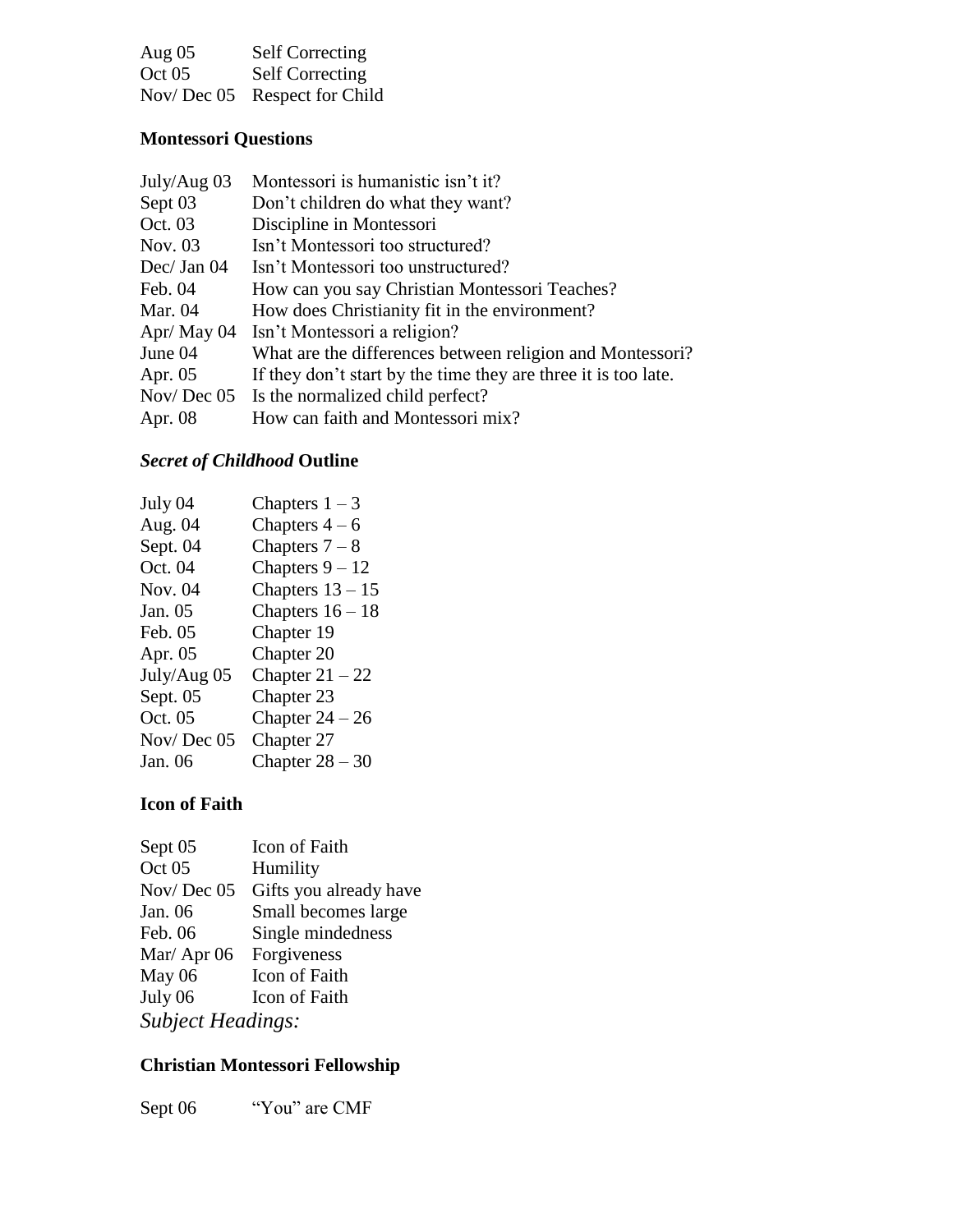| Vision for CMF                                                           |
|--------------------------------------------------------------------------|
| Purpose of CMF                                                           |
| <b>History of CMF</b>                                                    |
| Purpose of education                                                     |
| To be or not to be                                                       |
| Purpose of CMF                                                           |
| Why Christian Montessori Training?                                       |
| Advancing the Kingdom of God                                             |
| 3 Purposes of Education                                                  |
| On becoming a fellowship                                                 |
| Radical action: Quit your job and close your Christian Montessori school |
| Blessing the children of El Salvador                                     |
| You belong!                                                              |
| Vision beyond our means $-100$ Christian Montessori training centers     |
|                                                                          |

### **Holidays**

| Dec. 02        | <b>New Years</b>                        |
|----------------|-----------------------------------------|
| Jan. 09        | <b>New Years Resolutions</b>            |
| Jan. 03        | MLK day                                 |
| Feb. 02        | Valentines                              |
| Dec. 03        | Valentines                              |
| Feb. 06        | Valentines                              |
| Feb. 08        | Valentines                              |
| Mar. 02        | St. Patrick's Day                       |
| Feb. 04        | St. Patrick's Day                       |
| Feb. 05        | St. Patrick's Day                       |
| Mar. 02        | Easter                                  |
| Apr. 03        | Easter                                  |
| Mar. 04        | Easter                                  |
| Apr. 04        | Mother's Day                            |
| May $03$       | Memorial Day                            |
| Apr. 02        | July $4th$                              |
| July 03        | Labor Day                               |
| Aug. 04        | Labor Day                               |
| Sept. 03       | Columbus Day                            |
| Sept. 04       | Columbus Day                            |
| Oct. 03        | Veterans Day                            |
| Oct. 02        | <b>Thanksgiving Day</b>                 |
| Oct. 03        | Thanksgiving Day                        |
| Oct. 06        | <b>Thanksgiving Day</b>                 |
| Nov. 07        | <b>Thanksgiving Day</b>                 |
| Nov. 02        | Christmas Season                        |
| Nov. 03        | Christmas Season                        |
| Apr. 04        | Christmas Season                        |
| Dec. 04        | <b>Christmas Season</b>                 |
| Dec. 06        | Christmas Season                        |
| Dec. 07        | <b>Christmas Season</b>                 |
| <b>Nov.</b> 08 | Christmas: the challenge of Santa Claus |
| Dec. 08        | Christmas: All I want for Christmas is  |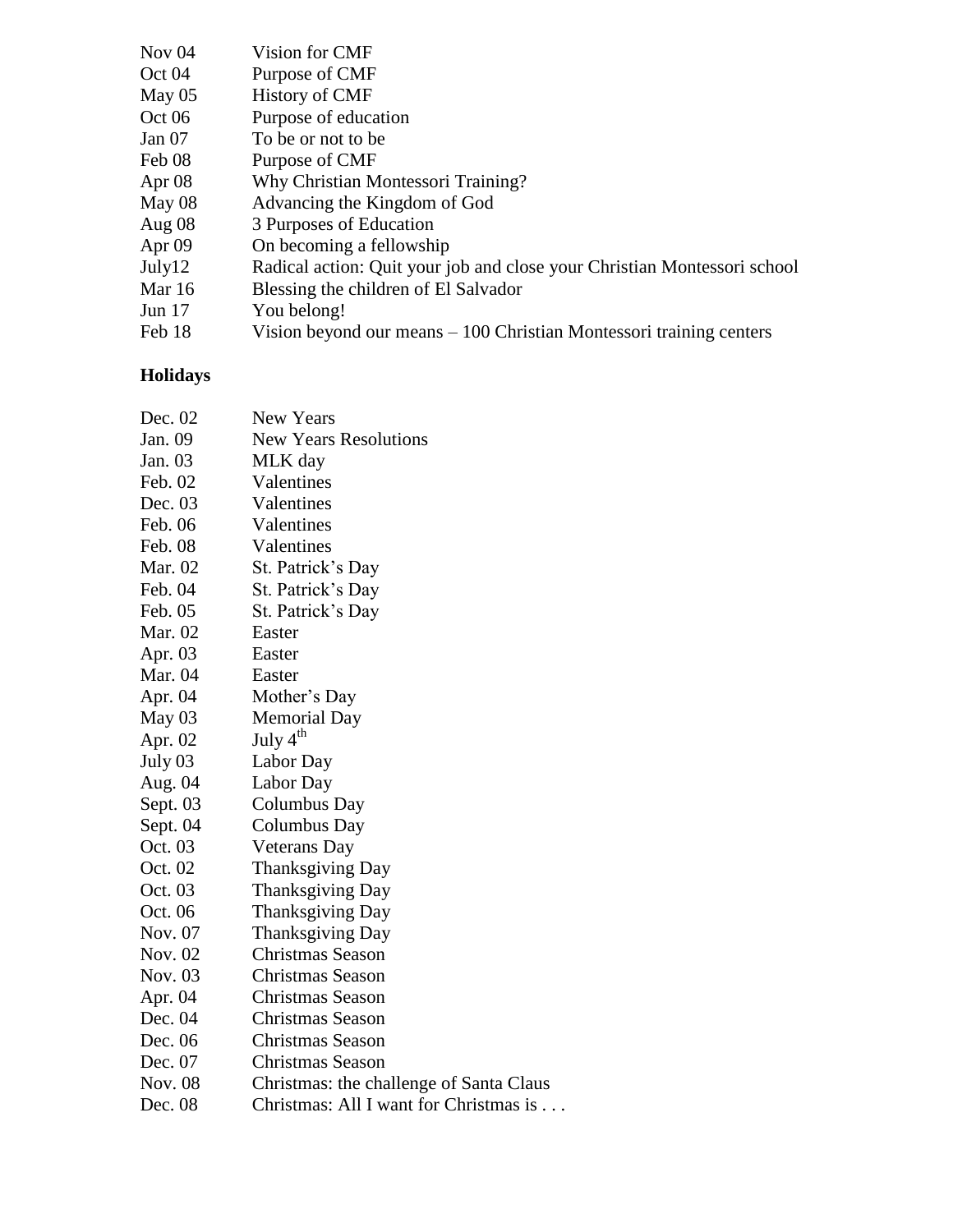|          | to teach the children of the world (Part 1) |
|----------|---------------------------------------------|
|          | world peace (Part 2)                        |
|          | My wisdom Teeth (Part 3)                    |
| Oct 09   | <b>Keeping Christmas</b>                    |
| Dec $10$ | Glimpses of the Christ Child                |
| Dec 11   | The Bethlehem of your classroom             |

### **Practical Applications**

| Jan. 02  | <b>Sorting Activities</b>           |
|----------|-------------------------------------|
| Feb. 02  | Keeping the Environment             |
| Aug. 02  | Egg Heads                           |
| Aug. 02  | <b>Rye Caterpillars</b>             |
| Oct. 02  | <b>Turkey Centerpiece</b>           |
| Sept. 03 | <b>Practical Life Cycles</b>        |
| Oct. 03  | <b>Breadsticks</b>                  |
| Oct. 03  | Headgear for Thanksgiving           |
| Apr. 04  | Gardening                           |
| July 04  | <b>Toddler Materials</b>            |
| Aug. 04  | How to vomit                        |
| Dec. 03  | <b>Valentines Boxes</b>             |
| Feb. 05  | Shamrock Tree                       |
| May 06   | Walking the line                    |
| Apr. 04  | Please and Thank You                |
| Mar. 06  | Passes                              |
| Oct. 07  | Introducing nouns                   |
| Jan 08   | Introducing articles and adjectives |
|          |                                     |

| Feb. 08 | Introducing verbs and adverbs |  |  |  |
|---------|-------------------------------|--|--|--|
|---------|-------------------------------|--|--|--|

### **Teacher Encouragement**

| July 05           | Good Grief                                      |
|-------------------|-------------------------------------------------|
| Apr $05$          | Beyond the 3 R's and 4 walls                    |
| Oct 05            | The future is always now                        |
| Nov $05$          | 3 gifts for the teacher                         |
| Jan 06            | New Years "revolution"                          |
| Feb 06            | On the altar's you've built                     |
| Mar $06$          | 250 plus – Why be a Christian Montessori school |
| June 05           | Teachers and the grieving child                 |
| July 04           | Absorbent Mind, Absorbent Heart                 |
| Nov <sub>03</sub> | What you should have in your glove box          |
| June 06           | Encouragement cost vs. value                    |
| Aug 06            | Creativity                                      |
| Jan $07$          | Wrestling with God                              |
| Sept 07           | Addicted to adulation                           |
| Mar <sub>08</sub> | Who touched me?                                 |
| June 08           | 4 letter words in Montessori                    |
| Nov $08$          | The O Chromosome                                |
| Jan 09            | Two                                             |
| Jan 09            | Widows 2 coins                                  |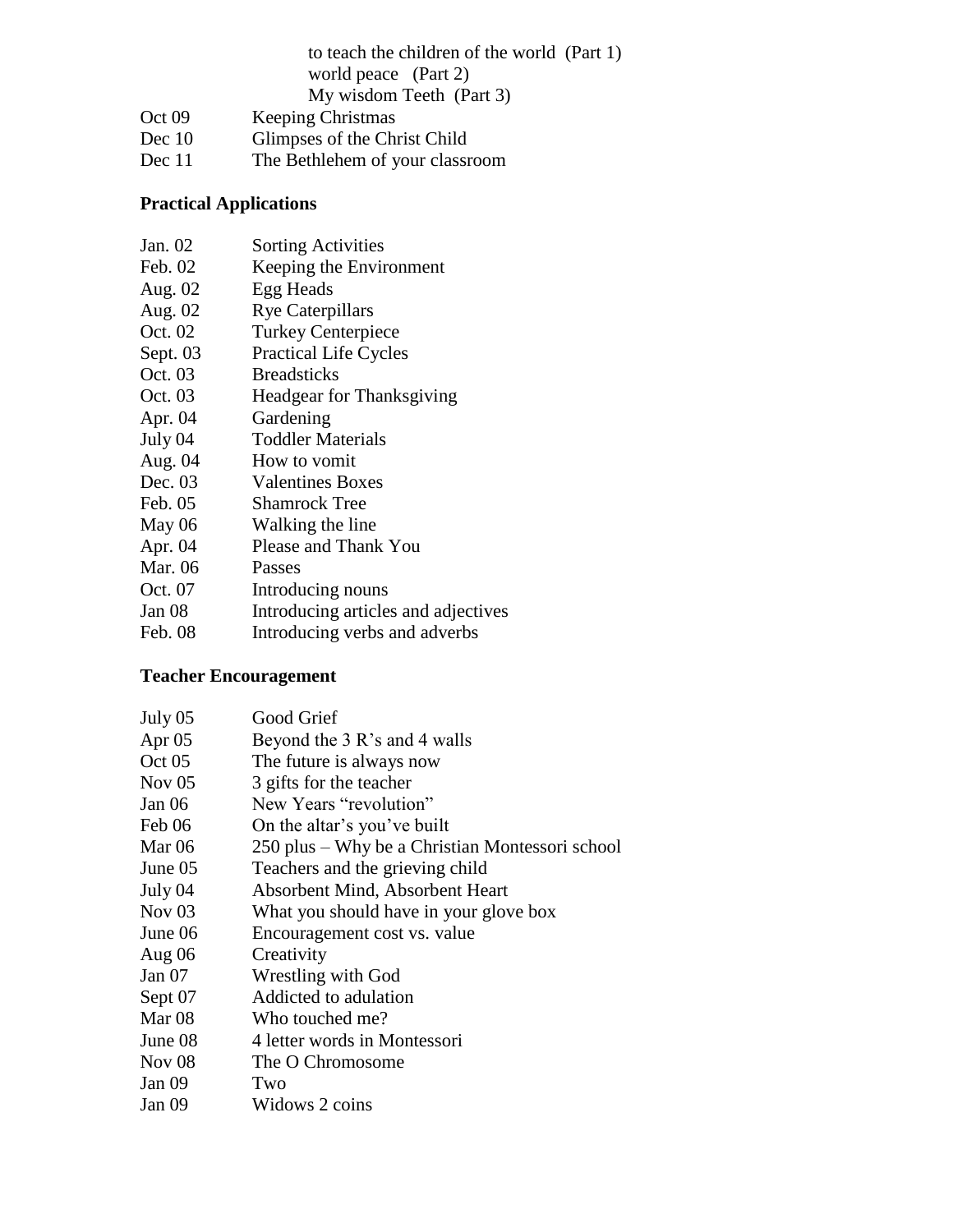| Jan 09              | Who do you work for?                                   |
|---------------------|--------------------------------------------------------|
| Jan 09              | A woman                                                |
| Mar 09              | Sacred vs?                                             |
| May 09              | God, why can't you make it any easier?                 |
| May 09              | The "S" on your t-shirt isn't for Superman (or woman.) |
| Aug 09              | "But" and "Yet" – Words of hope                        |
| Feb 10              | Walking through the Valley of the Shadow of Life       |
| Nov $10$            | Your Montessori calling                                |
| June 11             | What feeds the soul of a Montessori teacher?           |
| Nov 11              | Needed: Imperfect Perfectionists                       |
| June 12             | Rookie mistakes Pt. 1                                  |
| June 12             | Rookie mistakes Pt. 2                                  |
| Apr 13              | When compassion hurts your school                      |
| Sept 13             | There is always one Part 1                             |
| Sept 13             | There is always one Part 2                             |
| Oct 13              | There is always one Part 3                             |
| Apr 14              | Practiced Amnesia - not remembering what God forgot    |
| May 14              | And the perfume filled the house                       |
| July 14             | The strange things that God asks us to do              |
| Aug 14              | Owning to rent                                         |
| May 15              | Montessori – more than we can imagine                  |
| June 15             | Montessori – more than we bargained for                |
| May 16              | Failure                                                |
| June 16             | Have you ever just wanted to die?                      |
| July 16             | "Some Great Thing"                                     |
| Sept 16             | Turn these stones into bread                           |
| Jan $17$            | New Year's "Revolutions"                               |
| Apr 17              | Spiritual Entrepreneurship                             |
| May 17              | Who will roll the stone away                           |
| $\lambda$ $\lambda$ |                                                        |

### Aug 17 Biting off more than you can chew

Sep 17 Does Christian Montessori make you a "Super" Christian?

### **Reflections on Montessori Philosophy**

| July 04       | <b>Absorbent Mind/ Absorbent Heart</b>               |
|---------------|------------------------------------------------------|
| July 03       | Hurry up and slow down                               |
| Dec. 07       | Love and its source - Chap. 28 of The Absorbent Mind |
| Sept. 06      | Observation                                          |
| Oct. 06       | The art of the science and the science of the art    |
| Aug. 06       | <b>Cosmic Education</b>                              |
| Feb. 08       | Practical Life: How essential is it?                 |
| Mar. 08       | Maria Montessori: A biography                        |
| Apr. 08       | Continued case for practical life                    |
| Nov. 08       | Imagination vs. Fantasy                              |
| Feb. 09       | The counter intuitive life                           |
| Apr 09        | The educational philosophy of your school            |
| <b>Nov 09</b> | Martha, Mary, Lazarus Montessori school – a model    |
| Sept 11       | Trusting the kite to the wind                        |
| Jan $12$      | "If I had a hammer"  an intervention                 |
| Apr $15$      | The Tuning Fork                                      |